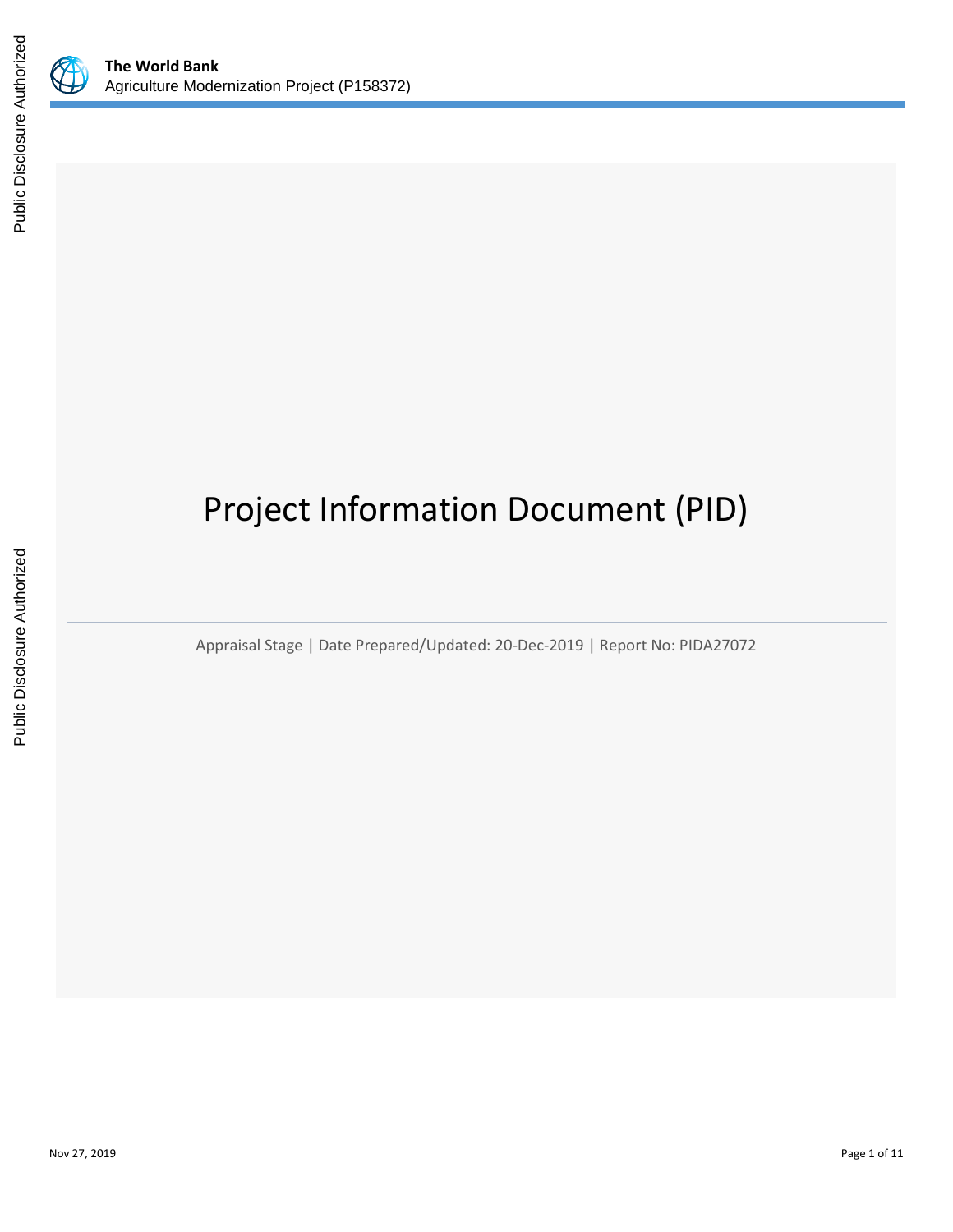

## **BASIC INFORMATION**

#### **OPS\_TABLE\_BASIC\_DATA A. Basic Project Data**

| Country<br>Uzbekistan                                              | Project ID<br>P158372                          | Project Name<br>Agriculture Modernization<br>Project                                                | Parent Project ID (if any)                   |
|--------------------------------------------------------------------|------------------------------------------------|-----------------------------------------------------------------------------------------------------|----------------------------------------------|
| Region<br><b>EUROPE AND CENTRAL ASIA</b>                           | <b>Estimated Appraisal Date</b><br>20-Dec-2019 | <b>Estimated Board Date</b><br>26-Mar-2020                                                          | Practice Area (Lead)<br>Agriculture and Food |
| <b>Financing Instrument</b><br><b>Investment Project Financing</b> | Borrower(s)<br>Republic of Uzbekistan          | <b>Implementing Agency</b><br>Ministry of Agriculture<br>(Agroindustry and Food<br>Security Agency) |                                              |

Proposed Development Objective(s)

The proposed project development objective is to enhance productivity-supporting agricultural services and promote market-led high-value horticulture value chains.

#### Components

- 1. Enhancing productivity-supporting agricultural services
- 2. Supporting investments in high-value horticulture value chains
- 3. Facilitating trade and marketing
- 4. Supporting project management

## **PROJECT FINANCING DATA (US\$, Millions)**

#### **SUMMARY**

| <b>Total Project Cost</b> | 610.00 |
|---------------------------|--------|
| <b>Total Financing</b>    | 610.00 |
| of which IBRD/IDA         | 500.00 |
| <b>Financing Gap</b>      | 0.00   |

#### DETAILS

## **World Bank Group Financing**

| International Bank for Reconstruction and Development (IBRD) | 276.00 |
|--------------------------------------------------------------|--------|
|--------------------------------------------------------------|--------|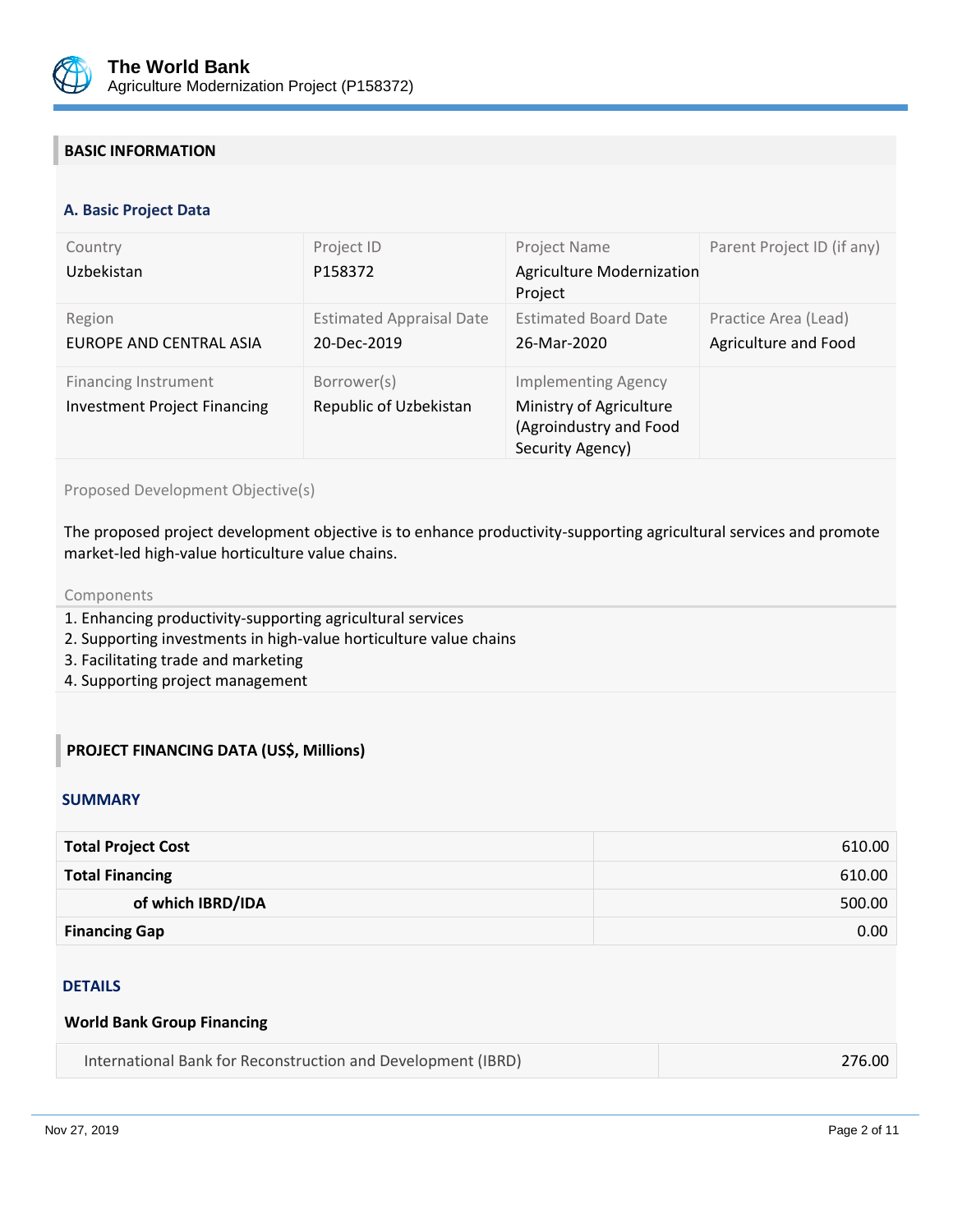

| International Development Association (IDA) | 224.00 |
|---------------------------------------------|--------|
| <b>IDA</b> Credit                           | 224.00 |
| <b>Non-World Bank Group Financing</b>       |        |
| <b>Counterpart Funding</b>                  | 110.00 |
| National Government                         | 76.00  |
| Sub-borrower(s)                             | 34.00  |

Environmental and Social Risk Classification

Substantial

Decision

The review did authorize the team to appraise and negotiate

## **B. Introduction and Context**

#### Country Context

The proposed Agriculture Modernization Project (AMP) supports the Government of Uzbekistan (GoU) to implement an ambitious agricultural reform strategy that aims to successfully transition to a market-oriented and inclusive agricultural sector. Agricultural reforms are a critical part of the overall reform package organized under two pillars necessary to this transition: (i) increasing the role of markets and the private sector in the economy; and (ii) enhancing inclusion. The proposed project is central to the World Bank Group's overall engagement with Uzbekistan, as described in the revised 2016-2020 Country Partnership Framework.

Uzbekistan has taken a series of steps in this transition. Market-oriented reforms were launched with a major decision in September 2017 to remove foreign exchange market controls and unify the official and market exchange rates, initially through a 50 percent devaluation of the Uzbek Som against the US dollar. Since then, the GoU has implemented a wide range of reforms, including an overhaul of the tax system to improve its efficiency and reach; the removal of several price, production, and trading controls; easing of cumbersome bureaucratic processes faced by businesses and citizens alike; lowering of import tariffs and strengthening of trade facilitation to accelerate the World Trade Organization accession process.

Economic growth has remained strong at over 5 percent. The World Bank (WB) forecasts the GDP to continue growing above 5 percent (5.5 percent in 2019 and 5.7 percent in 2020), well above the Central Asia's average of 4.5 percent. Macroeconomic stability and debt sustainability have been broadly maintained, although some risks, such as those arising from double-digit inflation and government-directed lending, require closer policy attention.

Early results of these reforms enjoy broad public support. Data from the 2019 *Listening to the Citizens of*  Uzbekistan (L2CU) survey,<sup>1</sup> a collaborative effort led by the World Bank and the Development Strategy Center in

l

<sup>1</sup> <https://www.worldbank.org/en/country/uzbekistan/brief/l2cu>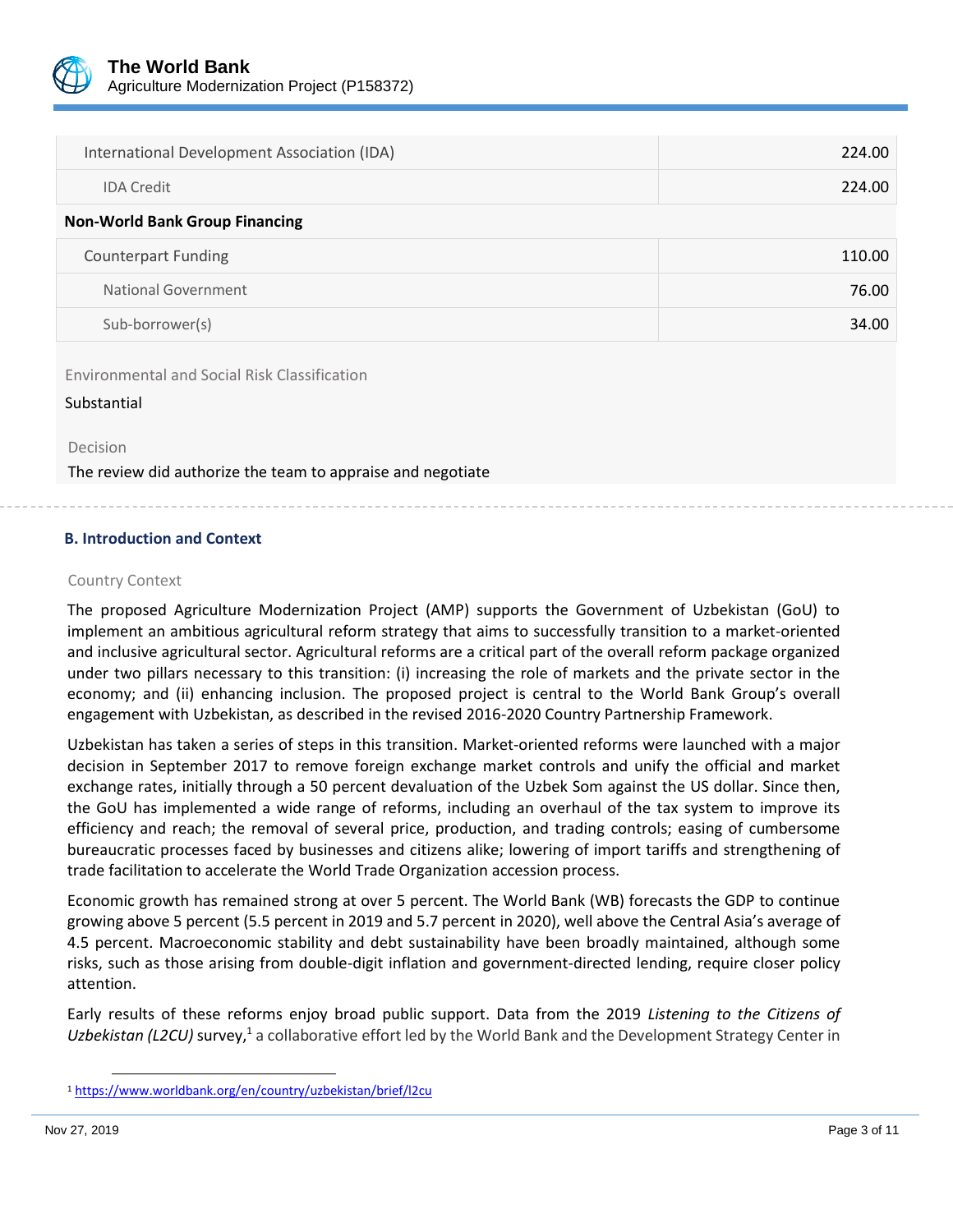

Tashkent, show a strong for the exchange rate unification and increased private participation and competition.

Robust economic growth, small business development, income from remittances, and an extensive social safety net have driven poverty reduction in recent years. An estimated 9.6 percent of Uzbekistan's population (3.2 million people) lives below the US\$3.2/day poverty line—which is the international definition for lower middle-income countries<sup>2</sup>. By 2021, the poverty rate at this line is predicted to decrease to 8 percent, concentrating in rural areas where half of the population resides and largely depends on agriculture for their livelihoods. Official poverty and inequality measures have also fallen sharply. The official poverty rate fell by over 60 percent between 2003 and 2018, and official Gini coefficient by over a quarter between 2003 and 2013 (the last year in which the coefficient estimate was reported).

Micro- and small businesses development have contributed to the trend of poverty reduction. Official sources credit these entities for 78 percent of total jobs. In addition to dispersed benefits of strong economic growth that has been sustained over an extended period, social assistance and remittances have also played an important role in mitigating the poverty situation. About 37 percent of the population living below US\$3.2/day receives social assistance. More than 17 percent of the bottom quintile of households receive remittances from abroad, accounting for 60 percent of their income. Income growth and rising remittance inflows will remain the primary drivers of poverty reduction.

Many transition challenges remain, with reforms in some areas are complex, drawing attention to agriculture as a sector with potentially quick wins. The more visible benefits of market-oriented reforms tend to take time to materialize and require a strong sequence of complementary reforms. Many of these reforms, such as the restructuring of state-owned enterprises and banking sector, creation of a more level playing field between state-owned and private enterprises, urban and agricultural land reforms, and the development of more accountable public institutions are also likely to be more difficult to tackle.

In this context, attention has shifted to agriculture, the sector with many opportunities compared to other sectors to generate quick and inclusive growth and other benefits. Uzbekistan's transition starting point favors its export competitiveness that could help overcome high costs associated with its 'double-locked' location and weak connective infrastructure<sup>3</sup>.

The country is vulnerable to the impacts of climate change, particularly in the sectors of agriculture, energy, and water resource management. Anticipated climate impacts include increases in monthly maximum temperatures across Uzbekistan, high variability of rainfall across different agroecological zones, and increased glacier melting with implications for water availability and river flow. For agriculture, climate change is increasing the risk with regard to water availability, but also pests, insects, and diseases. Droughts may become more frequent due to decreases of runoffs of Amu and Syr Darya Rivers. Areas with increased demand from economic development and population growth may be impacted with implications for food security.

Uzbekistan ranks high at global gender-focused indices, but there are still gender inequalities. In 2017, Uzbekistan ranked 105<sup>th</sup> out of 185 countries in the Human Development Index and was categorized as a high human development country<sup>4</sup>. The country was ranked 57<sup>th</sup> out of 188 countries in the 2017 Gender Inequality Index, primarily due to women's high levels of education and labor market participation. Both the Global Gender Gap Index and the Gender Equity Index show that Uzbekistan is close to attaining gender equality in education

l

<sup>2</sup> WB report (2019) *Where They Live: District-Level Measures of Poverty, Average Consumption, and the Middle Class in Central Asia*. Policy Research Working Paper 8940, Washington, D.C.

<sup>3</sup> WB report *China/Russia 2030 – Opportunities for Central Asia's Agriculture* (2019) presents challenges and opportunities for realizing horticulture export potential in the countries of Central Asia, including Uzbekistan.

<sup>4</sup> WB background paper on *Enhancing the Livelihoods of Rural Women in Uzbekistan* (2019).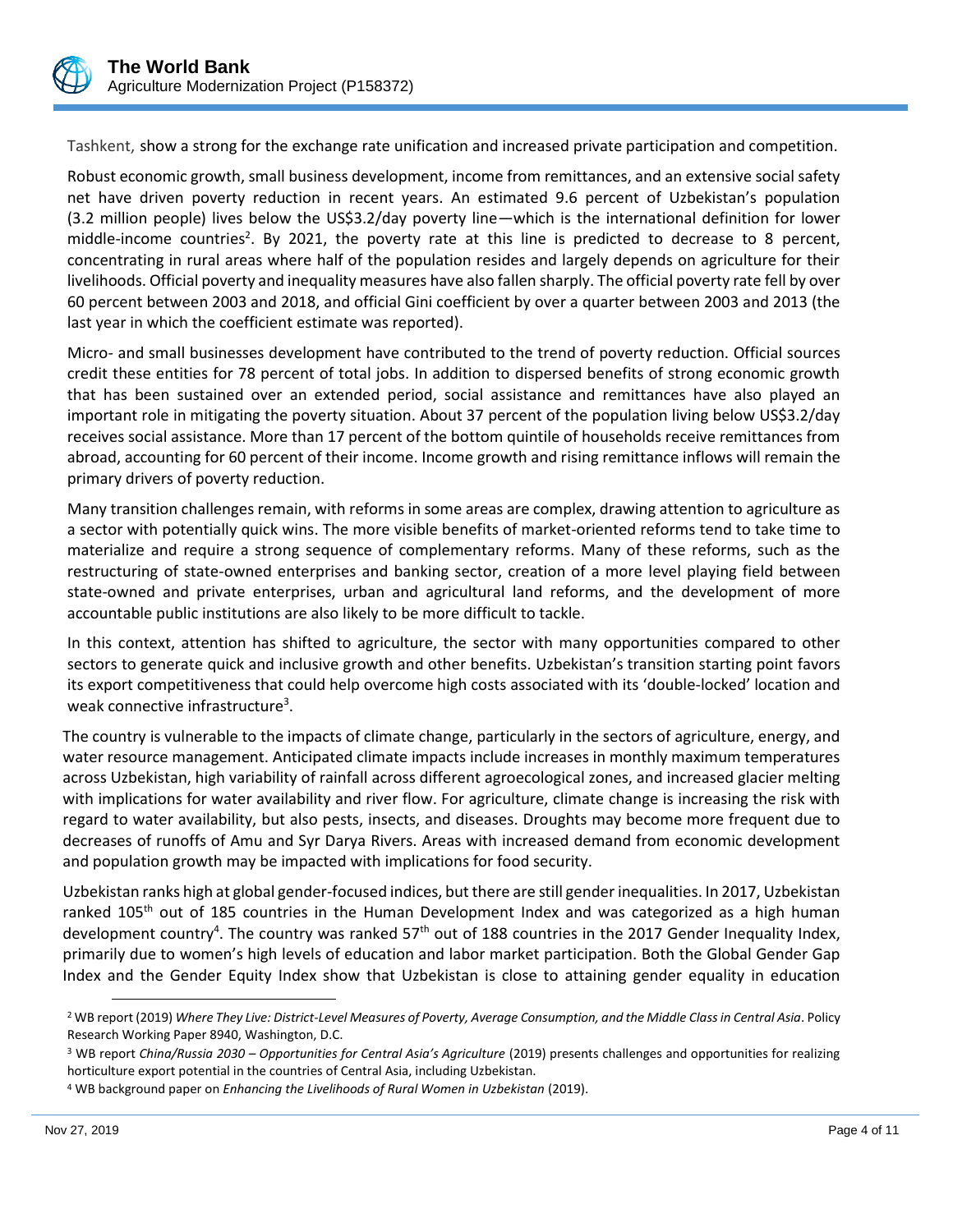

(enrollment, educational attainment, and literacy) and health (sex ratio at birth and healthy life expectancy). According to the 2019 L2CU, 95 percent of citizens believed that women have equal access to education, employment, and healthcare. Nevertheless, gender disparities persist with one manifestation being that women tend to be employed in the social sector or in part-time, seasonal, low-paying, or unskilled jobs in the formal and informal sectors<sup>5</sup>.

## Sectoral and Institutional Context

For decades, inward-oriented production focus, production and market distortions, and resultant low productivity have characterized Uzbekistan's agriculture. Since the break-up of the Soviet Union, Uzbekistan's farmers have been operating under artificially low output prices and state production targets for cotton and wheat $6$ .

Weak land tenure rights and the control of local government over production and land allocative decisions have been a significant source of distortions. Prior to 2017, more than 70 percent of arable land was administratively allocated to the state-controlled production of cotton and wheat, which constitute agricultural commodities with profits, labor intensity, and labor productivity much lower than those for the majority of horticulture products.

These two crops consume 90 percent of water used in agriculture and 75 percent of water used in the entire country. In 2015, about 14 percent of cotton pickers were forced to pick cotton. Horticulture, which generated 50 percent of the value of crop production and 40 percent of gross agricultural output just from about 10 percent of total arable land, has been neglected in public service provision and taxed by the government monopoly over fruits and vegetables exports (through Uzagroexport, the specialized state export company) and other regulatory restrictions. Agriculture, the largest economic sector, which accounted for 34 percent of GDP and 27 percent of labor force in 2016 (3.6 million people), has performed much below its potential.

The first-generation agricultural reforms have focused on the removal of price and market distortions for horticulture export, promoting outward-oriented agriculture. Uzbekistan's strong potential in horticulture<sup>7</sup>, if realized, can contribute to higher economic growth and can generate larger export revenue. Horticulture has also the potential to create many better paid and inclusive jobs with already more than one million jobs created in horticulture subsector.

Labor requirements in horticulture are spread throughout the year, especially for greenhouses and post-harvest processing and marketing activities, and women comprise a substantial share of full and part-time employees within agro-firms and horticulture farms. This subsector covers a wide range of fruits, vegetables, potatoes, melons, and wine grapes, producing more than 180 types of products.

Between 2017 and 2019, the majority of horticulture export restrictions was eliminated, including: (i) abolishment of export monopoly of Uzagroexport; (ii) abolishment of mandatory sale of 25 percent hard currency earning, and permission to keep hard currency in exporters' account; (iii) reduction in time to receive certificate and register the contract at the customs for horticulture exporters; (iv) elimination of railroad monopoly for export; (v) establishment of "green corridors" at border crossings; (vi) elimination of minimum export prices; and (vii) removal of full prepayment requirement for export contracts outside of Uzagroexport<sup>8</sup>. As a result, in 2018

l

<sup>5</sup> Asian Development Bank (2018) *Uzbekistan Country Gender Assessment Update*.

<sup>6</sup> The state order system in Uzbekistan includes four elements: (i) allocating land for specific crops (e.g., cotton and wheat); (ii) setting up a state procurement price at farm-gate level; (iii) setting up production targets and rendering the local authorities responsible for meeting these targets; and (iv) controlling marketing of agricultural outputs.

<sup>7</sup> WB report *China/Russia 2030 – Opportunities for Central Asia's Agriculture* (2019) and the WBG *Country Private Sector Diagnostic for Uzbekistan (CPSD)* (2018).

<sup>8</sup> Policy dialogue for these reforms has been underpinned by the Maximizing Finance for Development-inspired WBG's analytical work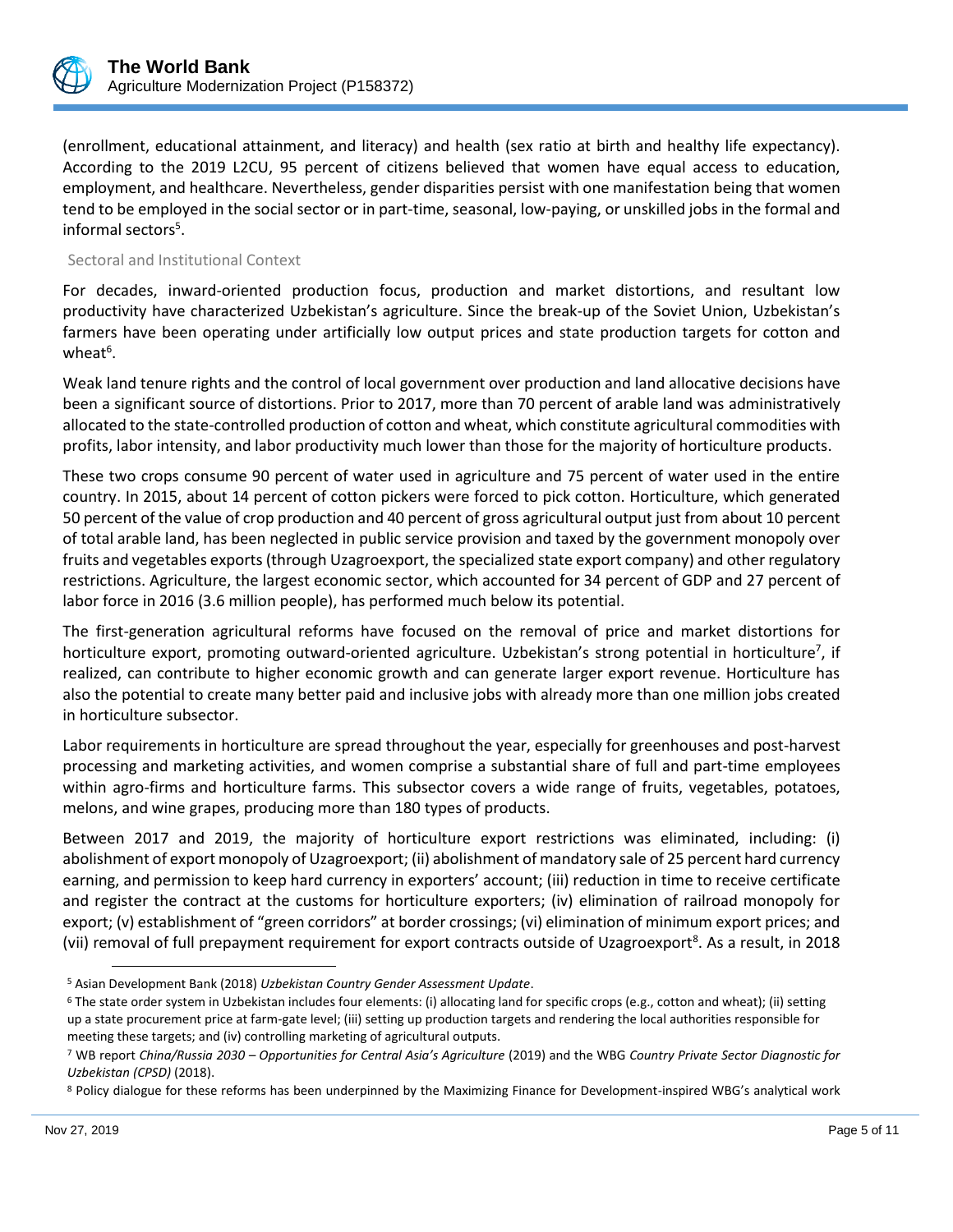

the horticulture export grew 35 percent, accounting for 80 percent of total agri-food export<sup>9</sup>. And, in 2019, horticulture export is projected to grow by further 40 percent.

Horticulture exports, however, account for only 8 percent of total horticulture production and remain concentrated in countries that attach a low value to Uzbekistan's products. They include traditional markets of Russia, Kazakhstan, and other members of the Commonwealth of Independent States (CIS) that accept standards set by Uzbekistan's phytosanitary and food safety systems.

Even in these countries, though, most Uzbek products are sold on open markets (*bazaars*), and not in supermarkets that represent opportunities for faster increase in demand and higher retail prices. The share of CIS countries of Uzbekistan's export market was 79 percent in 2017 and 75 percent in 2018. For selected products, the price differential for Uzbekistan's products between its current traditional markets and larger markets, where Uzbekistan's presence is marginal, however, is significant.

The WB has been assisting horticulture farmers and agribusinesses to support improved production through better access to finance. The WB-financed Horticulture Development Project (HDP), which was approved in 2014 and received additional financing in 2018, assists improving access to long-term finance for tailored investments in the horticulture value chains and building strong leading agro-firms and farms critical for future agriculture development. As of October 2019, the project financed 819 sub-projects of modern greenhouses, cold storage, packaging, and processing, and intensive orchards, helping create 16,000 jobs, and women comprising 31 percent of full-time employees within agro-firms and horticulture farms.

Reforms and modernization have also started in cotton and wheat subsectors. In 2015-2019, more than 340,000 hectares (ha) of arable land was shifted from cotton and wheat to accelerate agricultural diversification. In 2019, the state procurement prices for wheat and cotton largely reached those at the market level, although during 2016-2018 their artificially low level was estimated by WB to have cost farmers 2.2 percent of GDP annually. Systematic child labor in cotton picking was eliminated $10$  and the use of forced labor dropped to 6.8 percent in 2018<sup>11</sup>. The GoU has indicated a strong readiness to eliminate completely the use of forced labor and state production targets in the upcoming years.

Second-generation agricultural reforms need to focus on factor market efficiency and public institutions in order to accelerate growth in agriculture in general and horticulture in particular. This was concurred by the recently adopted Strategy for Agricultural Development 2020-2030 (hereafter *Agricultural Strategy*) 12 .

Farmland tenure insecurity and lack of a formal land rental market remain significant challenges in the medium to long-term. In addition, the lack of a functioning financial sector and the resultant narrow availability of tailored financial products with collateral requirements deemed suitable for farmers and exporters are among the most

 $\overline{a}$ 

<sup>(</sup>e.g., CPSD) and investment projects (e.g., WB-financed HDP). Elimination of minimum export prices and removal of full prepayment requirement for export contracts outside of Uzagroexport were among the prior actions in the WB's second Development Policy Operation (DPO) approved in May 2019.

<sup>9</sup>Uzbekistan exports more than 180 types of fresh and processed horticulture products. The range of export destinations has expanded over the last five years to include trade with more than 80 countries, allowing Uzbekistan to become: the 2nd largest global exporter of dried apricots, the 3rd largest exporter of persimmons, the 4th largest exporter of raisins and apricots, and the 5th largest exporter of dried prunes, fresh cherries and plums.

<sup>&</sup>lt;sup>10</sup> In 2018, the US State Department removed Uzbekistan from the list of countries with systematic child labor in cotton harvesting.

<sup>&</sup>lt;sup>11</sup> The ILO (2019) estimated the forced labor to decline to 7 percent in 2018, from 14 percent in 2015 and 13 percent in 2017, attributing it largely to increased wages for cotton pickers, and the strong political commitment and clear communication from the GOU to eradicate the forced labor.

<sup>12</sup> Decree of the President of Uzbekistan No. 5853 "*On Approval of the Strategy of Agricultural Development of the Republic of Uzbekistan 2020-2030*" dated October 23, 2019.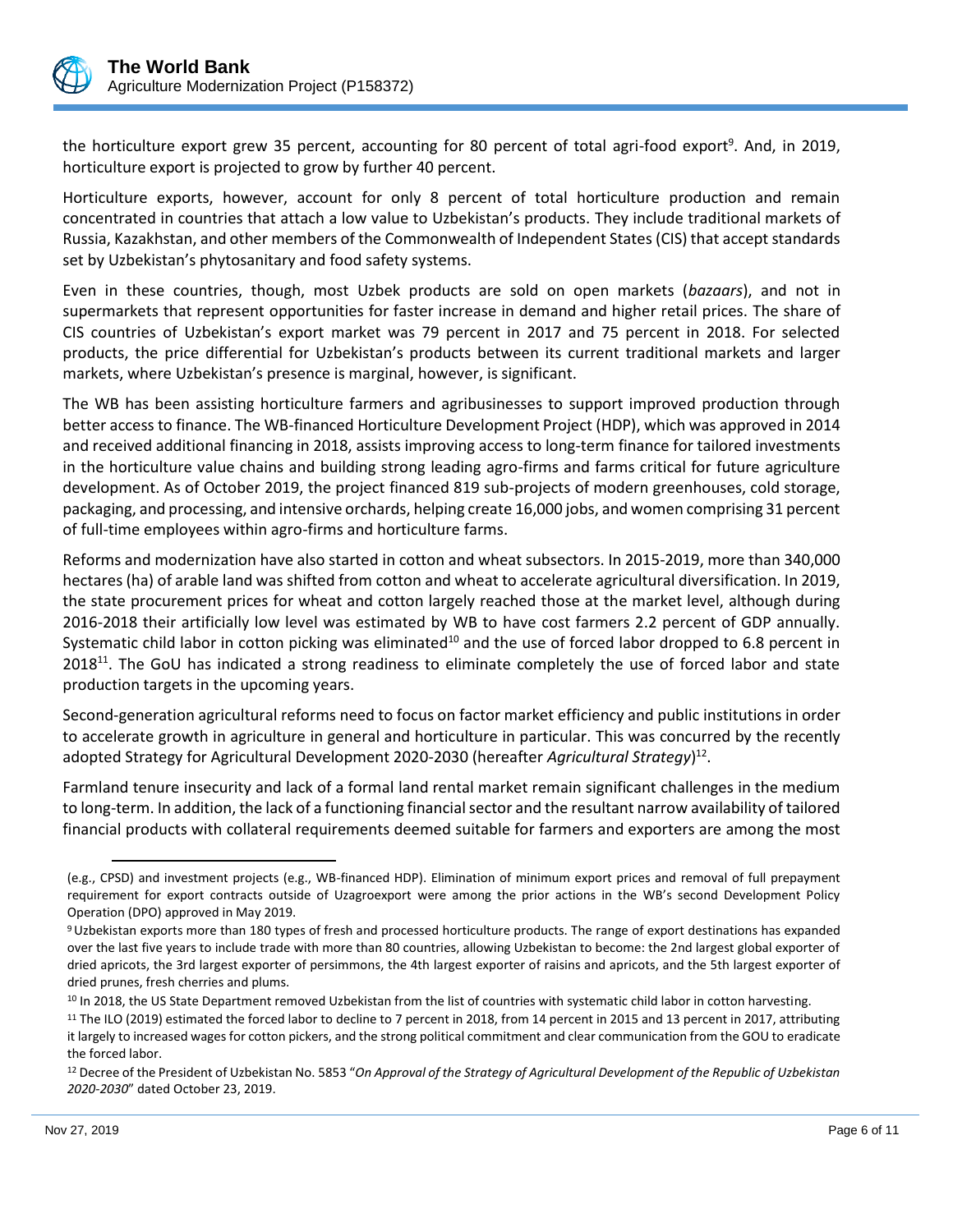

significant short-term factors limiting the generation of quick and inclusive wins from the agriculture sector.

Human capital in agriculture and technology generation and adoption also remain low, due to significant underinvestment in agricultural research and development (R&D) and extension/advisory services that are proven globally to drive long-term agricultural growth<sup>13</sup>. Uzbekistan's public investments in agricultural R&D in 2016-2018 averaged 0.04 percent of agricultural value added vis-à-vis the average of 1.0 percent in middleincome countries and 2.5 percent in high income countries $^{14}$ .

In fact, most agricultural public goods in Uzbekistan remain severely underfinanced, limiting the growth in agricultural productivity and export. In horticulture, increasing the value of products and being a successful exporter requires much attention to quality, reliability, safety, and logistics. Uzbekistan is at the early stage of making investments in all these areas. It can materialize its potential to increase the volume and value of its agricultural, and specifically horticultural, exports by addressing constraints related to: (i) availability and quality of agricultural services for raising on-farm productivity, resilience to climate change, and output quality; (ii) better value chain organization, farm cooperation, and access to suitable financial products; and (iii) facilitation of trade and marketing through better agri-logistics, enhanced phytosanitary capacity, and access to market information.

The Ministry of Agriculture (MOA), which needs to implement the most reforms, itself requires strengthening and modernization. Its structure and capacity have been designed to support the planning economy agriculture, with focus on directing production of strategic crops such as cotton and wheat, centralized input delivery, and monitoring of the achievement of production targets. Moreover, the Ministry's capacity for designing and implementing public programs essential for market-oriented and inclusive agriculture remains weak, despite the reduced institutional fragmentation and return of many functions to the Ministry after the split of the Ministry of Agriculture and Water Resources in 2017.

The process of preparation and adoption of the *Agricultural Strategy* has created a momentum for institutional reforms. They will need to focus on: (i) enabling the Ministry to address the challenges of transition from a centrally controlled, planned economic system to a market-based approach and orientation; (ii) aligning the Ministry's core competencies with its changing mandate; and (iii) strengthening technical departments in line with new strategic priorities and requirements.

## **C. Proposed Development Objective(s)**

## Development Objective(s) (From PAD)

The proposed project development objective is to enhance productivity-supporting agricultural services and promote market-led high-value horticulture value chains.

## Key Results

l

Success of the project will be monitored against achievement of the following results indicators:

- a. Farmers adopting improved agricultural technologies.
- b. Beneficiaries satisfied with project-supporting services.
- c. Agribusinesses that established and maintained productive partnerships with farmers.
- d. Horticulture as a share of total arable land area.

<sup>&</sup>lt;sup>13</sup> WB report on *Harvesting Prosperity: Technology and Productivity Growth in Agriculture* (2019) calls for renewed focus on innovations through modernizing the agricultural R&D system to drive future agricultural productivity growth, which is key for poverty alleviation. <sup>14</sup> WB estimates in the *Agriculture Public Expenditure Review for Uzbekistan* (2019).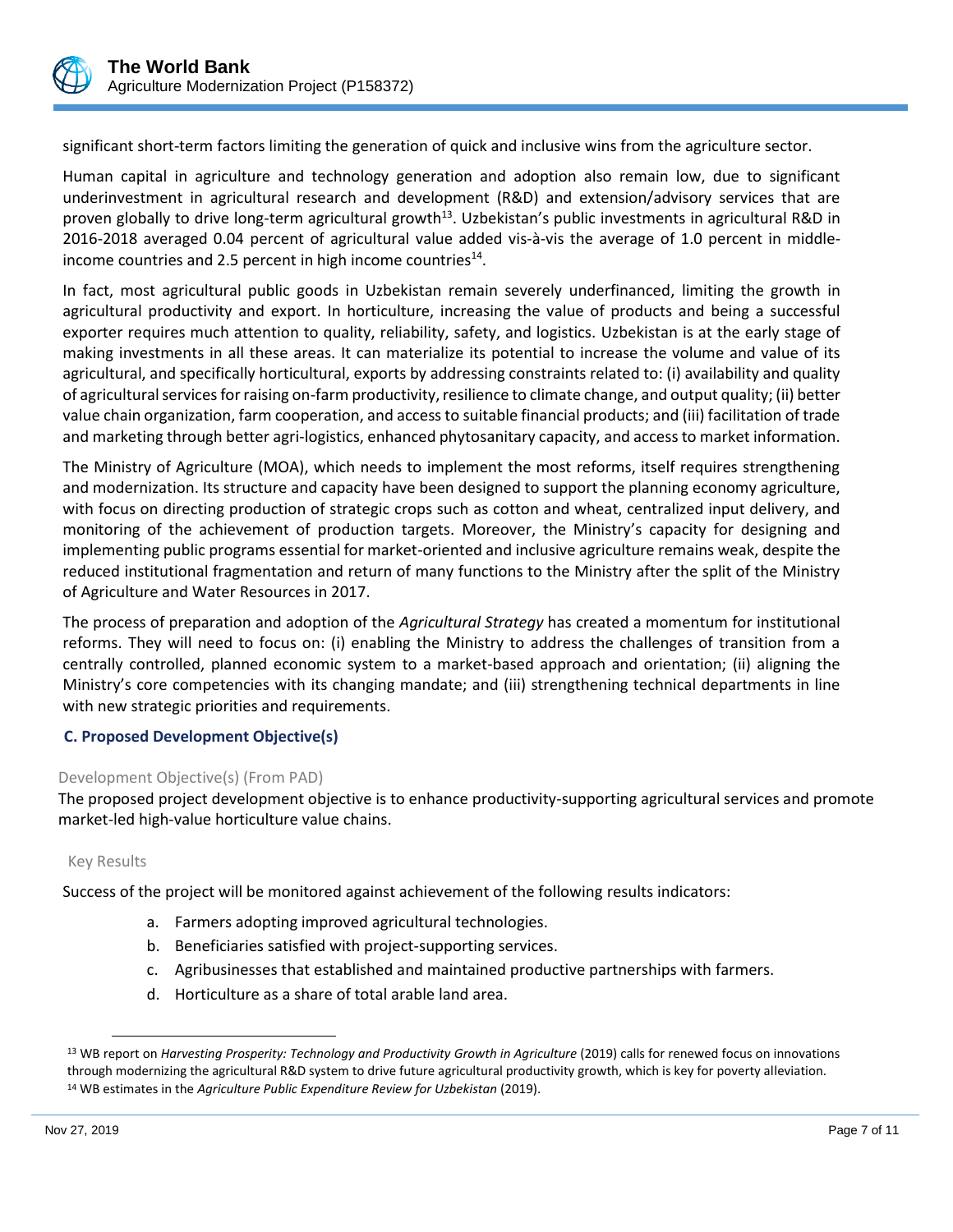

## **D. Project Description**

**Component 1: Enhancing Productivity-Supporting Agricultural Services**. The objective of this Component is to enhance the knowledge and human capital base to enable accelerated productive transformation of Uzbekistan agriculture to make it more productive, climate-resilient, diversified, and market-led. The Component seeks to strengthen anchor public institutions through institutional modernization and upgrading of functional capacities to make more relevant and impactful contributions and increasingly leverage the private sector.

It also aims to establish systems and modalities to provide more relevant and effective support to farmers across a range of technical and learning needs. The sub-components are: (i) applied agricultural research and development; (ii) seed and seedling production; (iii) natural resource management; and (iv) farmer adoption support.

**Component 2: Supporting Investments in Horticulture Value Chains**. The objectives of this Component are to support investments in high-value horticulture value chains, facilitate farmers' participation in investment opportunities created by economic liberalization and agricultural diversification, and enable productive partnerships/clusters between farm groups and agribusinesses.

These objectives will be achieved through a mix of technical support provided under Component 1 and two credit windows that would offer long-term financing tailored to the needs of farmers and agribusinesses. The first credit window will offer the access to credit to farm cooperatives. The second credit window will offer the access to credit to agribusinesses - in trading, processing or final food industries, who enter into formal contract agreements with farmers and farm cooperatives by establishing productive partnerships, including the provision of advisory services to farmers and value chain financing, e.g. working capital financing between businesses within a supply chain. Farmers participating in productive partnership can also borrow.

**Component 3: Facilitating Trade and Marketing**. The objective of this Component is to improve access of Uzbekistan's horticulture products on both internal and external markets through improvements in the following areas: (i) agro-logistics; (ii) plant protection and plant quarantine measures; and (iii) market information system.

**Component 4: Supporting Project Management**. This Component is for project management, coordination, monitoring and evaluation, and implementation of environmental and social measures under the WB Environmental and Social Framework.

A project coordination unit will be established to coordinate implementation, including fiduciary aspects; knowledge management/communication; grievance redress mechanism; citizen engagement; and monitoring the implementation of safeguards-related issues..

| <b>Legal Operational Policies</b>           |            |
|---------------------------------------------|------------|
|                                             | Triggered? |
| Projects on International Waterways OP 7.50 | Yes        |
| Projects in Disputed Areas OP 7.60          | <b>No</b>  |
|                                             |            |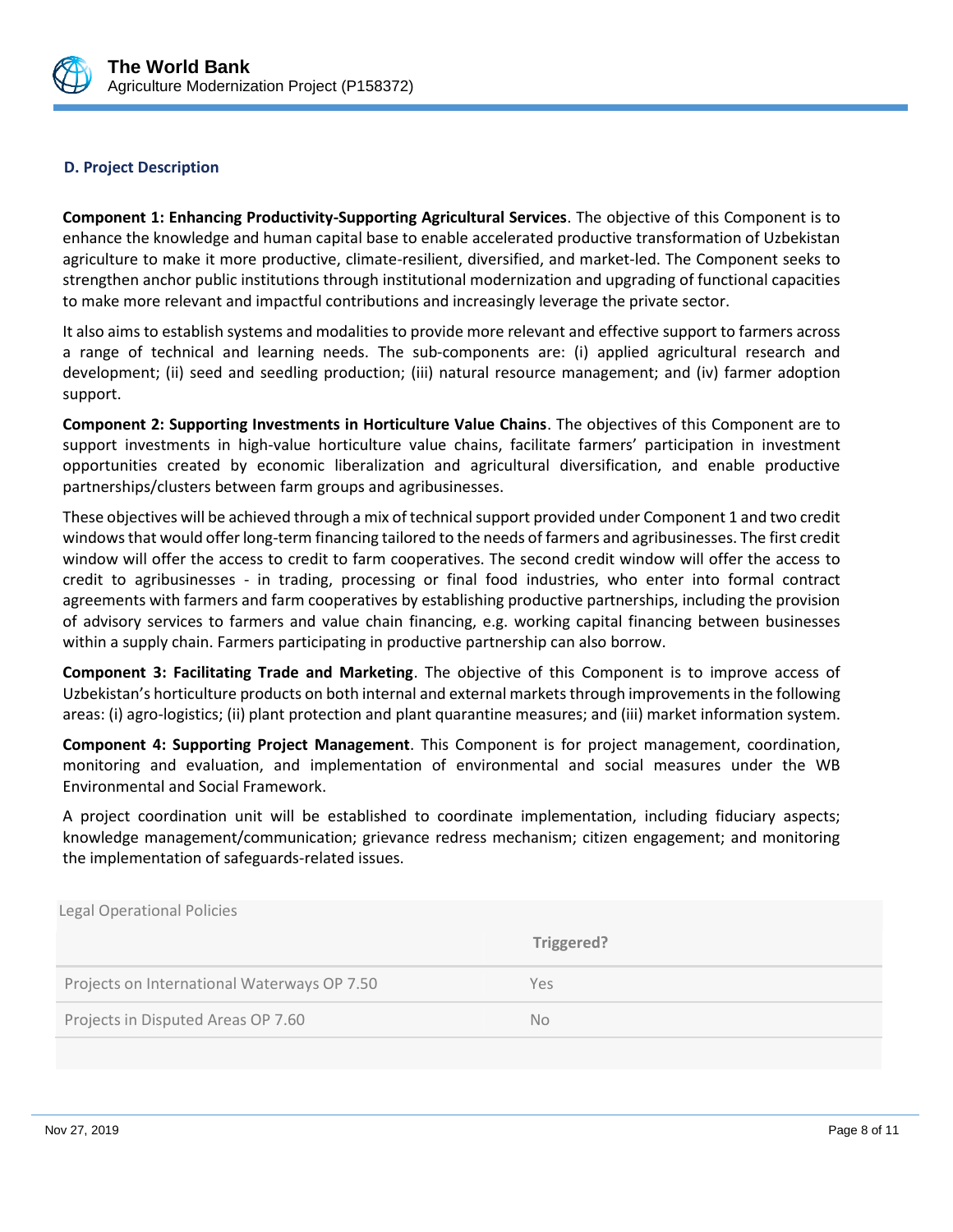

## Summary of Assessment of Environmental and Social Risks and Impacts

## **Environmental risks and impacts**

The overall Environmental risk of AMP is assessed as Moderate. The proposed project activities might generate a series of adverse environmental risks and impacts associated with the proposed small-scale and limited construction/rehabilitation of research institutes and other public institutions' buildings and laboratories, construction/rehabilitation of seed production facilities, including rehabilitation of their irrigation infrastructure (if any), along with investments in infrastructure for extension, including demonstration plots close to farm fields.

Furthermore, the project credit support for horticulture values chain, to be implemented through PFIs, which would finance a series of various subprojects (replantation of old and establishment of new orchards; construction of greenhouses; facilities for fruits storage and handling; fruit processing; ALC construction; and other facilities), could also generate some environmental risks and impacts.

These risks and impacts might include: increased environmental pollution with waste, noise, dust, air and water pollution, impacts on biodiversity; health hazards, and labor safety issues. In addition, in the case of introducing new seed varieties, risks and impacts related to biodiversity and ecosystem services may arise. Most of specified risks and impacts are expected to be typical for small-scale construction/rehabilitation works, agriculture production and fruit processing activities, temporary by nature and site specific, and can be mitigated by applying good construction practices and relevant mitigation measures.

#### **Social risks and impacts**

Social risks and impacts related to the physical footprint of the project are predictable and manageable via measures included in ESMF and the Resettlement Policy Framework (RPF). No significant risks related to labor influx, gender-based violence (GBV) or community health and safety are expected under the project, as most project workers will be recruited locally. The GBV risk is assessed as Moderate mostly due to the status of national GBV legislation, gender norms, and the rural location of most project activities.

Yet, there are a number of contextual social risks in the agriculture sector, due to which the overall Social risk of the project is assessed as Substantial. They relate to the transparency and equity of land allocation and land tenure security, information constraints and overall ability of smaller farmers to partake in benefits of the project, risks of reduced access to land and productive assets due to land reallocation, and the capacity of state institutions and financing institutions to monitor labor and working conditions across rural enterprises.

Environmental and social procedures that are put in place under the project consider these contextual risks, manage and monitor them as they relate to project-supported activities, and provide adequate attention to capacity-building activities of the involved implementing institutions. Mitigation related to the above have been included in the project ESMF – with site-specific Environmental and Social Impact Assessment (ESIA)/Environmental and Social Management Plans (ESMPs) to be developed during implementation; project Labor Management Procedure (LMP), and Stakeholder Engagement Plan (SEP).

Risks of exclusion will be mitigated by the project's investments in: (i) strengthening agricultural research programs, which will generate technologies and farm management solutions suitable for small and larger farms; (ii) establishing an agricultural extension service, which will extend this knowledge and research results to all types of farms for adoption; and (iii) promoting the cooperation of small farmers – with dedicated project funds and activities towards their capacity-building  $-$  to ensure that they can also partake in benefits from the development of export value chains and access finance under the project.

Application criteria for project credit will be developed to encourage selection of smaller farmers and agri-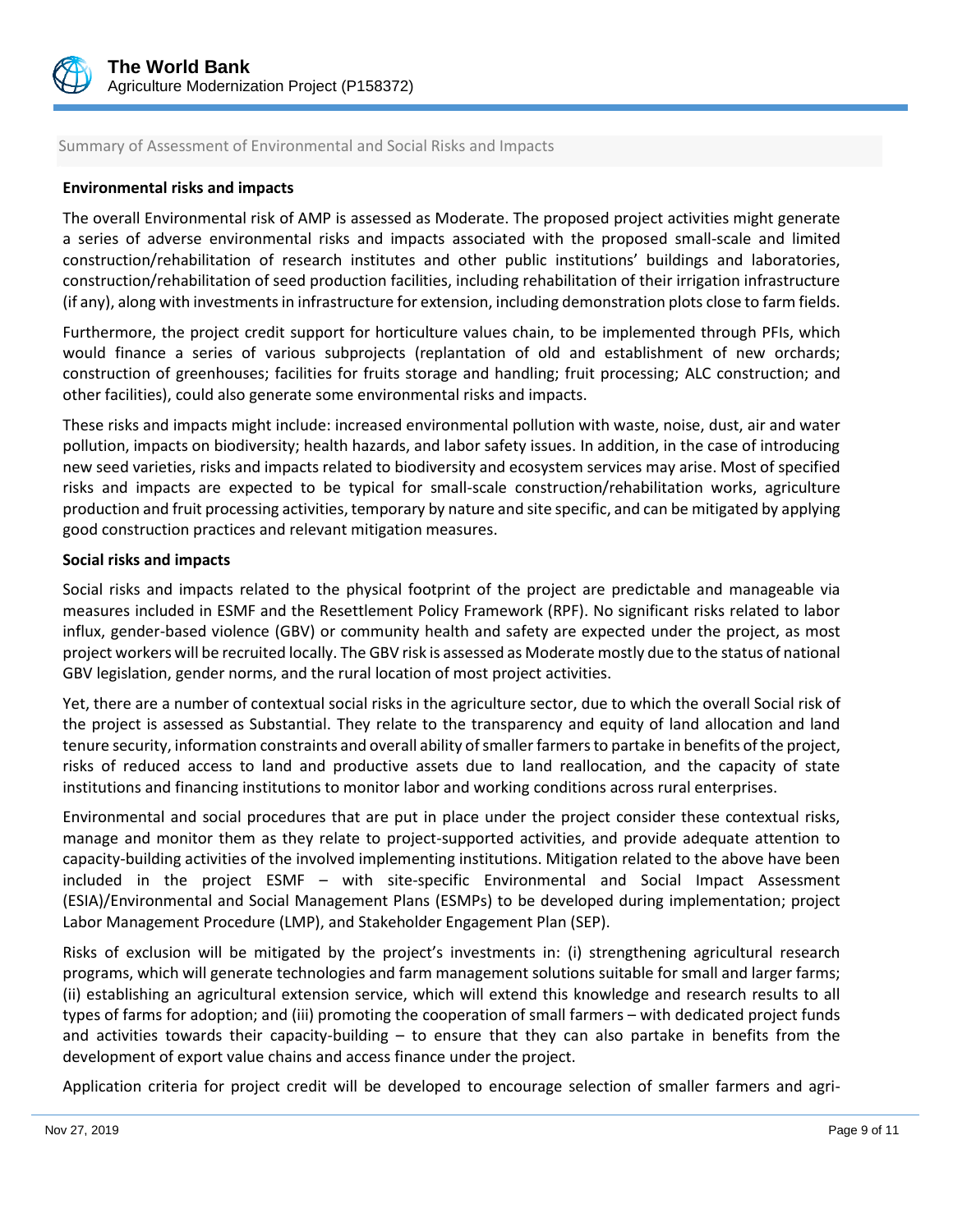

businesses with formal contracts with farmers and farm cooperatives to apply.

## **E. Implementation**

### Institutional and Implementation Arrangements

The implementing agency for AMP will be the Ministry of Agriculture (MOA). The Agency for Implementation of Projects in the Field of Agroindustry and Food Security (UZAIFSA), under MOA, will be responsible for coordination and facilitation of day-to-day implementation of the project in close collaboration with other implementing institutions. They include research institutes, departments, centers, and agencies answerable to MOA, and State Plant Quarantine Inspection and the Agricultural Inspection, both under the Cabinet of Ministers.

UZAIFSA will host the Project Implementation Unit (PIU), which will be responsible for fiduciary aspects of the project implementation and provision of support to the implementing institutions. Its central office in Tashkent will be supported by thirteen regional offices (with about 10 staff in each office), which have been established to support implementation of other projects.

UZAIFSA will also be responsible for monitoring of the credit line implementation. Participating Financing Institutions (PFIs) will implement the credit line, but due diligence will be carried out by UZAIFSA, with the support of qualified staff and consultants. PFIs will be responsible for selection of recipients for the credit line, appraisal of sub-project loans, and disbursement of loans.

UZAIFSA is well experienced with implementing donor-financed projects on agriculture. It leads the implementation of three agricultural WB projects and is also responsible for implementation of agricultural projects financed by ADB, IFAD, and JICA. The final details of the institutional and implementation arrangements will be provided in the Project Operations Manual.

#### **CONTACT POINT**

#### **World Bank**

Sergiy Zorya Lead Agriculture Economist

 **Borrower/Client/Recipient**

Republic of Uzbekistan

#### **Implementing Agencies**

Ministry of Agriculture (Agroindustry and Food Security Agency) Jamshid Khodjaev Minister info@agro.uz